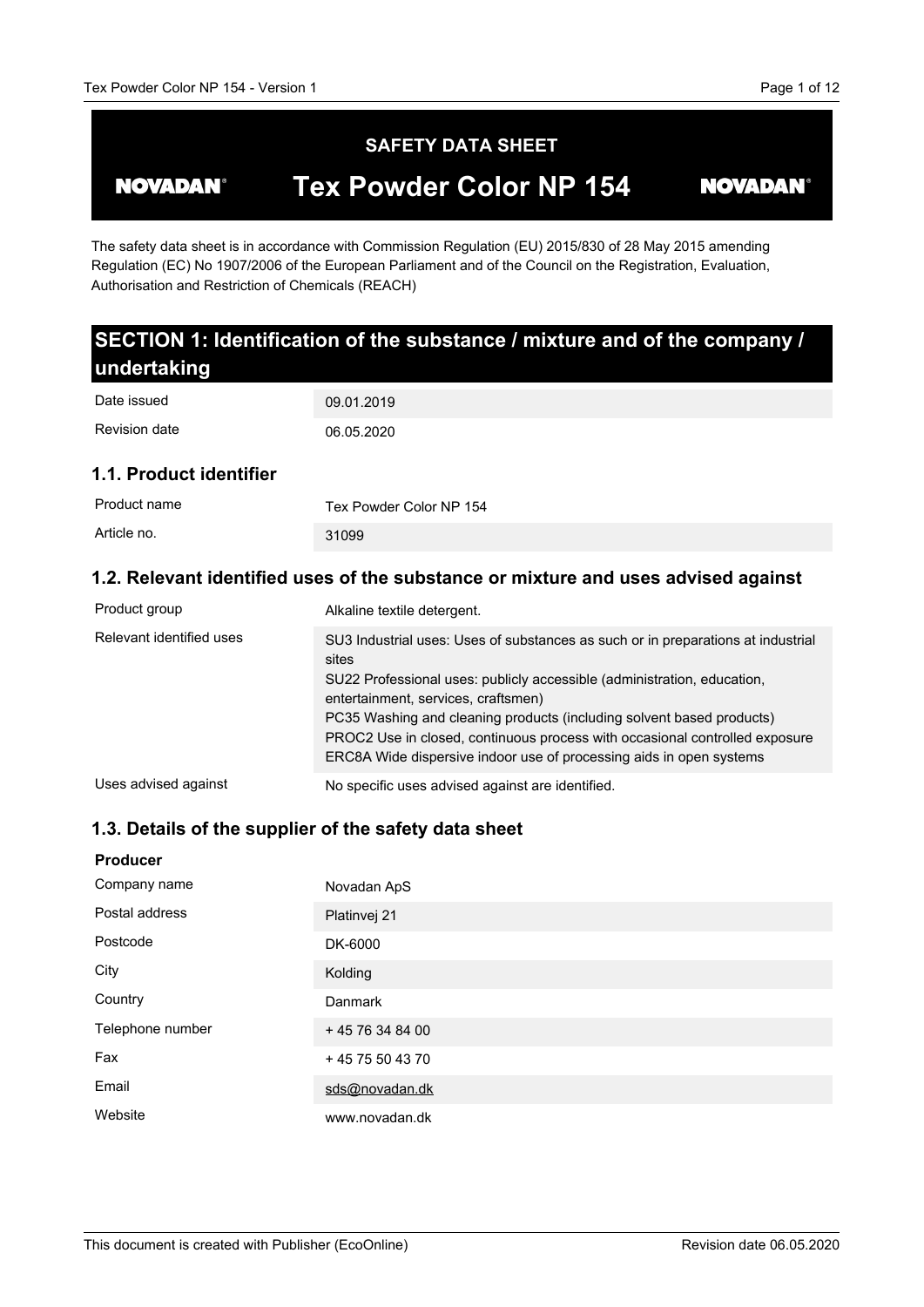#### **1.4. Emergency telephone number**

```
Emergency telephone
```
Description: UK: NHS: 111 EI: National Poisons Information Centre, 24/7: 01 809 2166

## **SECTION 2: Hazards identification**

#### **2.1. Classification of the substance or mixture**

| Classification according to   | Skin Corr. 1B; H314; Calculation method              |
|-------------------------------|------------------------------------------------------|
| Regulation (EC) No 1272/2008  |                                                      |
| <b>ICLP / GHSI</b>            | Eye Dam. 1; H318; Calculation method                 |
| Substance / mixture hazardous | For further information, please refer to section 11. |
| properties                    |                                                      |

#### **2.2. Label elements**

| <b>Hazard pictograms (CLP)</b>                 |                                                                                                                                                                                                                                                                                                                                                                                                                                           |  |
|------------------------------------------------|-------------------------------------------------------------------------------------------------------------------------------------------------------------------------------------------------------------------------------------------------------------------------------------------------------------------------------------------------------------------------------------------------------------------------------------------|--|
|                                                |                                                                                                                                                                                                                                                                                                                                                                                                                                           |  |
| Composition on the label                       | Disodium metasilicate, pentahydrate                                                                                                                                                                                                                                                                                                                                                                                                       |  |
| Signal word                                    | Danger                                                                                                                                                                                                                                                                                                                                                                                                                                    |  |
| Hazard statements                              | H314 Causes severe skin burns and eye damage.                                                                                                                                                                                                                                                                                                                                                                                             |  |
| Precautionary statements<br>2.3. Other hazards | P280 Wear protective gloves / protective clothing / eye protection / face<br>protection.<br>P303+P361+P353 IF ON SKIN (or hair): Take off immediately all contaminated<br>clothing. Rinse skin with water / shower.<br>P305+P351+P338 IF IN EYES: Rinse cautiously with water for several minutes.<br>Remove contact lenses, if present and easy to do. Continue rinsing.<br>P310 Immediately call a POISON CENTER or doctor / physician. |  |
| Health effect                                  | May cause permanent damage to the eyes, especially if the product is not<br>washed away IMMEDIATELY.<br>Inhalation of dust may irritate the respiratory system.<br>See section 11 for additional information on health hazards.                                                                                                                                                                                                           |  |
| Environmental effects                          | Substantial amounts of the product may lead to a local change in acidity in small<br>water systems which may have adverse effects on aquatic organisms. This<br>product does not contain any PBT or vPvB substances.                                                                                                                                                                                                                      |  |

## **SECTION 3: Composition / information on ingredients**

#### **3.2. Mixtures**

| Substance                              | <b>Identification</b>                                                                | <b>Classification</b>                                                            | Contents    | <b>Notes</b> |
|----------------------------------------|--------------------------------------------------------------------------------------|----------------------------------------------------------------------------------|-------------|--------------|
| Disodium metasilicate,<br>pentahydrate | CAS No.: 10213-79-3<br>EC No.: 229-912-9<br>REACH Reg. No.:<br>01-2119449811-37-xxxx | Skin Corr. 1B; H314<br>Eye Dam. 1; H318<br>Met. Corr. 1: H290<br>STOT SE 3: H335 | $5 - 15 \%$ |              |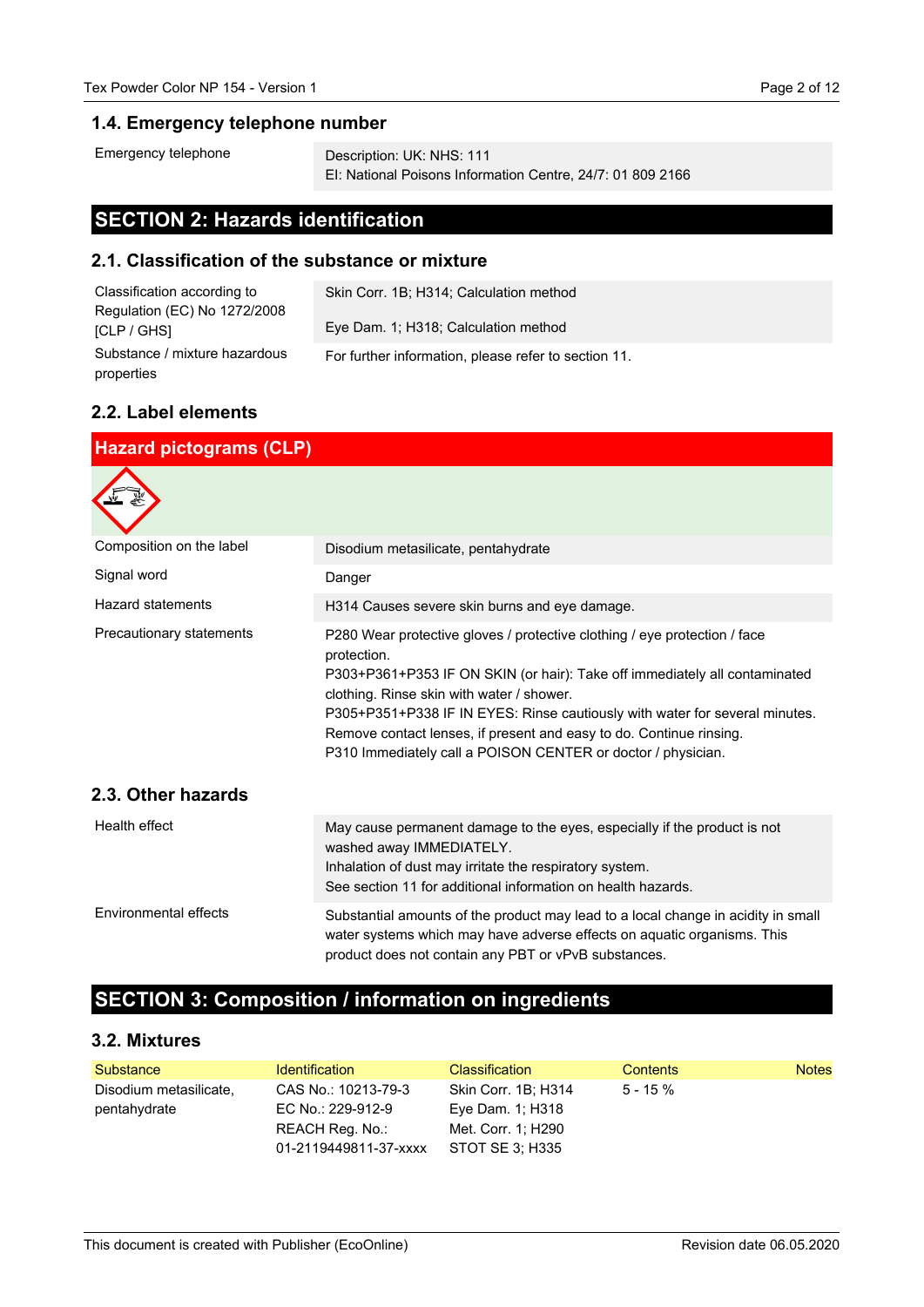| Sodium carbonate   | CAS No.: 497-19-8<br>EC No.: 207-838-8<br>Index No.: 011-005-00-2 | Eye Irrit. 2; H319;                                                                                                                             | $5 - 15 \%$                                                                  |
|--------------------|-------------------------------------------------------------------|-------------------------------------------------------------------------------------------------------------------------------------------------|------------------------------------------------------------------------------|
| Substance comments | 31 March 2004 on detergents:<br>$\leq$ 1% : perfume.              | <5%: nonionic surfactant, anionic surfactant, polycarboxylates, zeolite,<br>The full text for all hazard statements is displayed in section 16. | Regulation (EC) No 648/2004 of the European Parliament and of the Council of |

## **SECTION 4: First aid measures**

#### **4.1. Description of first aid measures**

| General                                                                  | Remove affected person from source of contamination.                                                                                                                                                                                                                                             |  |
|--------------------------------------------------------------------------|--------------------------------------------------------------------------------------------------------------------------------------------------------------------------------------------------------------------------------------------------------------------------------------------------|--|
| Inhalation                                                               | Move injured person into fresh air and keep person calm under observation. If<br>uncomfortable: Seek hospital and bring these instructions.                                                                                                                                                      |  |
| Skin contact                                                             | Remove contaminated clothes and rinse skin thoroughly with water. Get medical<br>attention if irritation persists after washing.                                                                                                                                                                 |  |
| Eye contact                                                              | Immediately flush with plenty of water for up to 15 minutes. Remove any contact<br>lenses and open eyes wide apart. Immediately transport to hospital or eye<br>specialist. Continue flushing during transport to hospital.                                                                      |  |
| Ingestion                                                                | Immediately rinse mouth and drink plenty of water. Call an ambulance. Bring<br>along these instructions. Do not induce vomiting. If vomiting occurs, the head<br>should be kept low so that stomach vomit doesn't enter the lungs. Do not give<br>victim anything to drink if he is unconscious. |  |
| Recommended personal<br>protective equipment for first aid<br>responders | Wear necessary protective equipment. For personal protection, see section 8.                                                                                                                                                                                                                     |  |

#### **4.2. Most important symptoms and effects, both acute and delayed**

| Acute symptoms and effects   | Strongly corrosive. May cause deep tissue damage. Strongly corrosive. Causes<br>severe burns and serious eye damage. Immediate first aid is imperative. |
|------------------------------|---------------------------------------------------------------------------------------------------------------------------------------------------------|
| Delayed symptoms and effects | The etching penetrates deeply into the tissue and is first noticed after a while.                                                                       |

#### **4.3. Indication of any immediate medical attention and special treatment needed**

In case of unconsciousness, ingestion or eye contact: Immediately call a doctor / ambulance. Show this safety data sheet. Other information

## **SECTION 5: Firefighting measures**

#### **5.1. Extinguishing media**

| Suitable extinguishing media | Use fire-extinguishing media appropriate for surrounding materials. |
|------------------------------|---------------------------------------------------------------------|
|------------------------------|---------------------------------------------------------------------|

#### **5.2. Special hazards arising from the substance or mixture**

| Fire and explosion hazards | This product is not flammable. During fire, gases hazardous to health may be  |
|----------------------------|-------------------------------------------------------------------------------|
|                            | formed. Water used for fire extinguishing, which has been in contact with the |
|                            | product, may be corrosive.                                                    |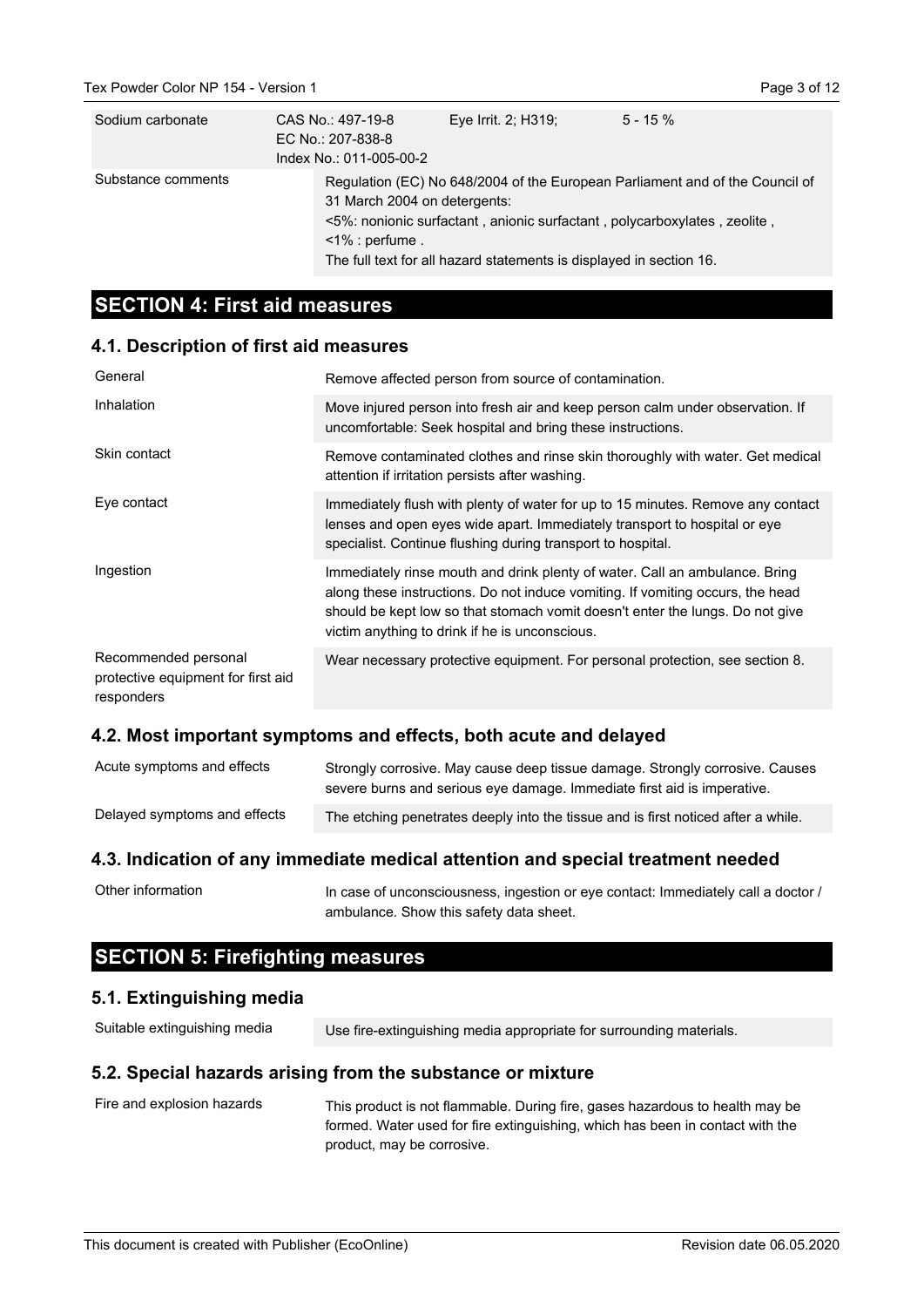#### **5.3. Advice for firefighters**

| Personal protective equipment | Wear necessary protective equipment. For personal protection, see section 8.                                                                         |
|-------------------------------|------------------------------------------------------------------------------------------------------------------------------------------------------|
| Fire fighting procedures      | Reference is made to the company fire procedure. If risk of water pollution<br>occurs, notify appropriate authorities. Avoid breathing fire vapours. |

## **SECTION 6: Accidental release measures**

#### **6.1. Personal precautions, protective equipment and emergency procedures**

| Personal protection measures | Look out! The product is corrosive. Use protective gloves, goggles and suitable<br>protective clothing. In case of inadequate ventilation use suitable respirator. For |
|------------------------------|------------------------------------------------------------------------------------------------------------------------------------------------------------------------|
|                              | personal protection, see section 8.                                                                                                                                    |

#### **6.2. Environmental precautions**

| Environmental precautionary | Avoid discharge into water courses or onto the ground. Contact local authorities |
|-----------------------------|----------------------------------------------------------------------------------|
| measures                    | in case of spillage to drain/aquatic environment.                                |

#### **6.3. Methods and material for containment and cleaning up**

| Cleaning method | Collect spillage with shovel, broom or the like. |
|-----------------|--------------------------------------------------|
|                 | Wash contaminated area with water.               |

#### **6.4. Reference to other sections**

Other instructions

See section 8 and section 13.

## **SECTION 7: Handling and storage**

#### **7.1. Precautions for safe handling**

| Handling                           | Avoid inhalation of dust and contact with skin and eyes. Use work methods which<br>minimize spreading of vapours, dust, smoke, aerosols, splashes etc. to the extent<br>technically possible.<br>Do not mix with Acids. |  |
|------------------------------------|-------------------------------------------------------------------------------------------------------------------------------------------------------------------------------------------------------------------------|--|
|                                    | 7.2. Conditions for safe storage, including any incompatibilities                                                                                                                                                       |  |
| Storage                            | Store in tightly closed original container. Keep away from food, drink and animal<br>feeding stuffs. Store protected from acids. Water reactive storage.                                                                |  |
| <b>Conditions for safe storage</b> |                                                                                                                                                                                                                         |  |
| Storage temperature                | Value: -20 - 35 °C                                                                                                                                                                                                      |  |
| Storage stability                  | Durability: 36 months.                                                                                                                                                                                                  |  |
| 7.3. Specific end use(s)           |                                                                                                                                                                                                                         |  |
| Specific use(s)                    | The identified uses for this product are detailed in Section 1.2.                                                                                                                                                       |  |

## **SECTION 8: Exposure controls / personal protection**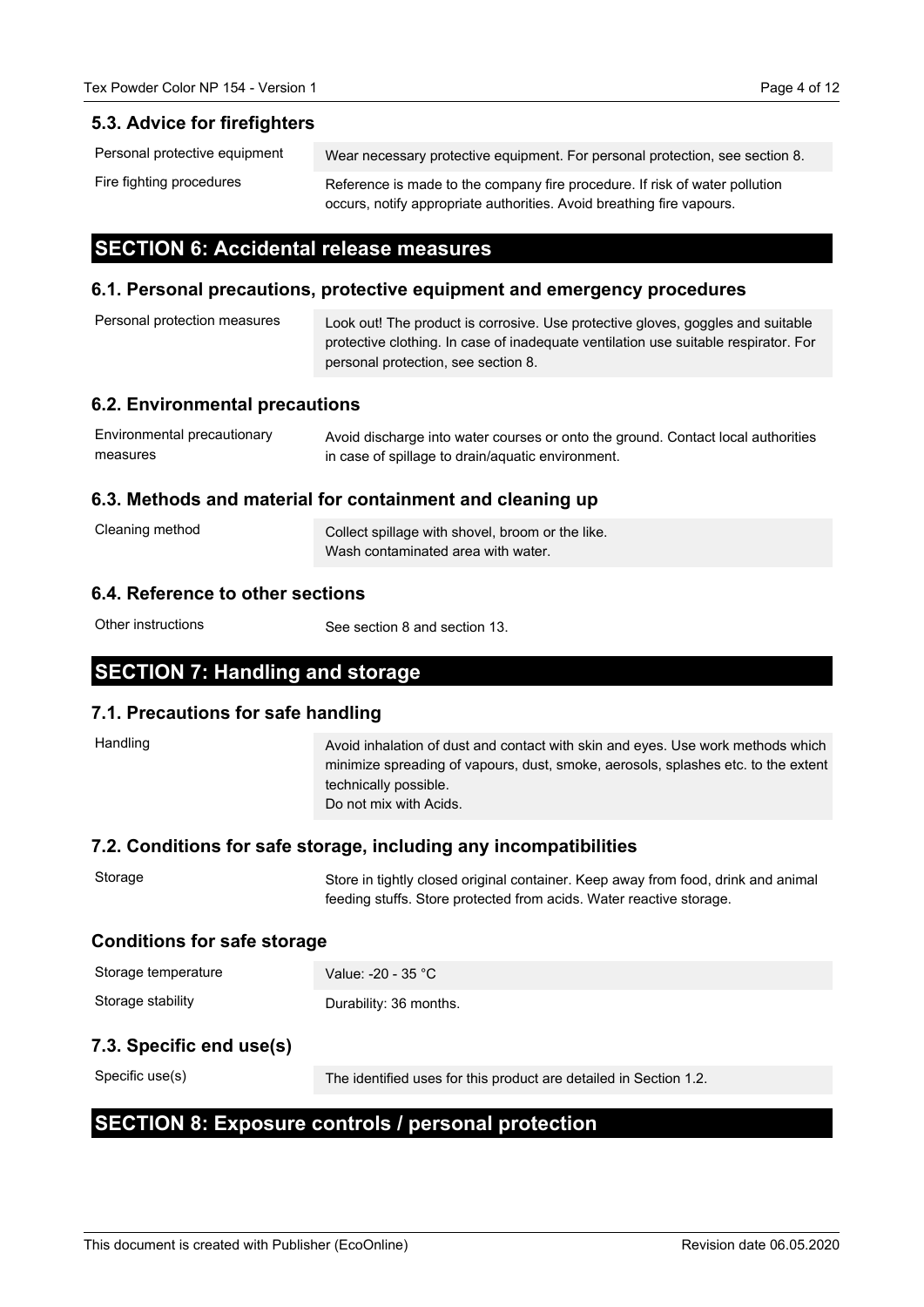#### **8.1. Control parameters**

| Substance                              | Identification                                                                                   | <b>Exposure limits</b>                                                   | <b>TWA Year</b>       |  |
|----------------------------------------|--------------------------------------------------------------------------------------------------|--------------------------------------------------------------------------|-----------------------|--|
| Disodium metasilicate,<br>pentahydrate | CAS No.: 10213-79-3                                                                              |                                                                          |                       |  |
| Mineral dust, inert                    |                                                                                                  | Limit value (8 h) : mg/m3<br>Limit value $(8 h) : 10$                    | <b>TWA Year: 2005</b> |  |
| Sodium carbonate                       | CAS No.: 497-19-8                                                                                |                                                                          |                       |  |
| <b>DNEL / PNEC</b>                     |                                                                                                  |                                                                          |                       |  |
| Substance                              | Disodium metasilicate, pentahydrate                                                              |                                                                          |                       |  |
| <b>DNEL</b>                            | <b>Group: Professional</b><br>Value: 6,22 mg/m3                                                  | Route of exposure: Long-term inhalation (systemic)                       |                       |  |
|                                        | <b>Group: Consumer</b><br>Value: 1,55 mg/m3                                                      | Route of exposure: Long-term inhalation (systemic)                       |                       |  |
|                                        | <b>Group: Consumer</b><br>Route of exposure: Long-term oral (systemic)<br>Value: 0,74 mg/kg bw/d |                                                                          |                       |  |
|                                        | <b>Group: Professional</b>                                                                       | Route of exposure: Long-term dermal (systemic)<br>Value: 1,49 mg/kg bw/d |                       |  |
|                                        | <b>Group: Consumer</b><br>Value: 0,74 mg/kg bw/d                                                 | Route of exposure: Long-term dermal (systemic)                           |                       |  |
| <b>PNEC</b>                            | Route of exposure: Freshwater<br>Value: 7,5 mg/l                                                 |                                                                          |                       |  |
|                                        | Route of exposure: Saltwater<br>Value: 1 mg/l                                                    |                                                                          |                       |  |
|                                        | Value: 7,5 mg/l                                                                                  | Route of exposure: Water                                                 |                       |  |
|                                        | Value: 1000 mg/l                                                                                 | Route of exposure: Sewage treatment plant STP                            |                       |  |

#### **8.2. Exposure controls**



#### **Precautionary measures to prevent exposure**

Technical measures to prevent exposure

Personal protection equipment should be chosen according to the CEN standards and in discussion with the supplier of the personal protective equipment. An eye wash bottle must be available at the work site.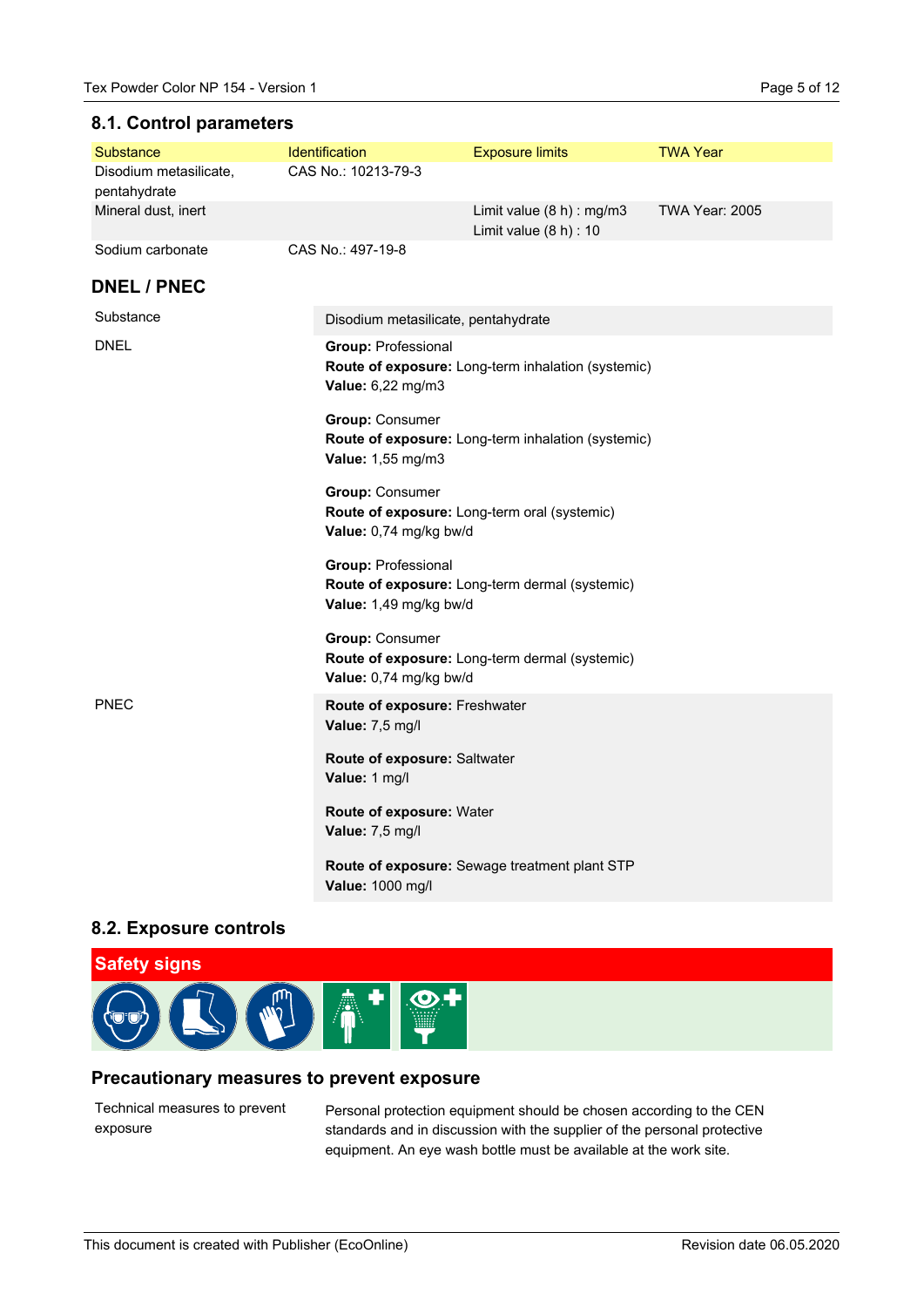#### **Eye / face protection**

| Suitable eye protection                       | Wear dust resistant safety goggles where there is danger of eye contact. EN 166.                                                                                                                                                                                                                                                                                                                                                                                                              |
|-----------------------------------------------|-----------------------------------------------------------------------------------------------------------------------------------------------------------------------------------------------------------------------------------------------------------------------------------------------------------------------------------------------------------------------------------------------------------------------------------------------------------------------------------------------|
| <b>Hand protection</b>                        |                                                                                                                                                                                                                                                                                                                                                                                                                                                                                               |
| Skin- / hand protection, long term<br>contact | Use protective gloves made of: Nitrile. Neoprene. Butyl rubber. EN 374.                                                                                                                                                                                                                                                                                                                                                                                                                       |
| Hand protection, comments                     | Breakthrough time for nitrile rubber, neoprene and butyl rubber is approx. 3<br>hours.<br>The recommendation is a qualified estimate based on knowledge of the<br>components. Elastic gloves stretch when used as glove thickness and thus the<br>breakthrough time reduced.<br>The EN 374-3 standard test is performed at 23°C, but the practical temperature<br>of the glove is approx. 35°C.<br>The breakthrough time of the different glove guides, is therefor reduced by a<br>factor 3. |
| <b>Skin protection</b>                        |                                                                                                                                                                                                                                                                                                                                                                                                                                                                                               |
| Additional skin protection<br>measures        | Wear apron or protective clothing in case of contact.                                                                                                                                                                                                                                                                                                                                                                                                                                         |
| <b>Respiratory protection</b>                 |                                                                                                                                                                                                                                                                                                                                                                                                                                                                                               |
| Respiratory protection necessary<br>at        | Under normal conditions of use respiration protection should not be required. In<br>case of inadequate ventilation or risk of inhalation of dust, use suitable<br>respiratory equipment with particle filter (type P2). EN 143/EN149.                                                                                                                                                                                                                                                         |
| <b>Thermal hazards</b>                        |                                                                                                                                                                                                                                                                                                                                                                                                                                                                                               |
| Thermal hazards                               | See section 5.                                                                                                                                                                                                                                                                                                                                                                                                                                                                                |
| Appropriate environmental exposure control    |                                                                                                                                                                                                                                                                                                                                                                                                                                                                                               |
| Environmental exposure controls               | See section 6.                                                                                                                                                                                                                                                                                                                                                                                                                                                                                |

# **SECTION 9: Physical and chemical properties**

## **9.1. Information on basic physical and chemical properties**

| Physical state                | Powder, dust.                                                                              |
|-------------------------------|--------------------------------------------------------------------------------------------|
| Colour                        | White.                                                                                     |
| Odour                         | Perfume.                                                                                   |
| pH                            | Status: In delivery state<br>Comments: Not relevant.                                       |
|                               | Status: In aqueous solution<br>Value: $\sim$ 12,5<br>Comments: 0°dH<br>Concentration: 10 % |
| Melting point / melting range | Comments: Not relevant.                                                                    |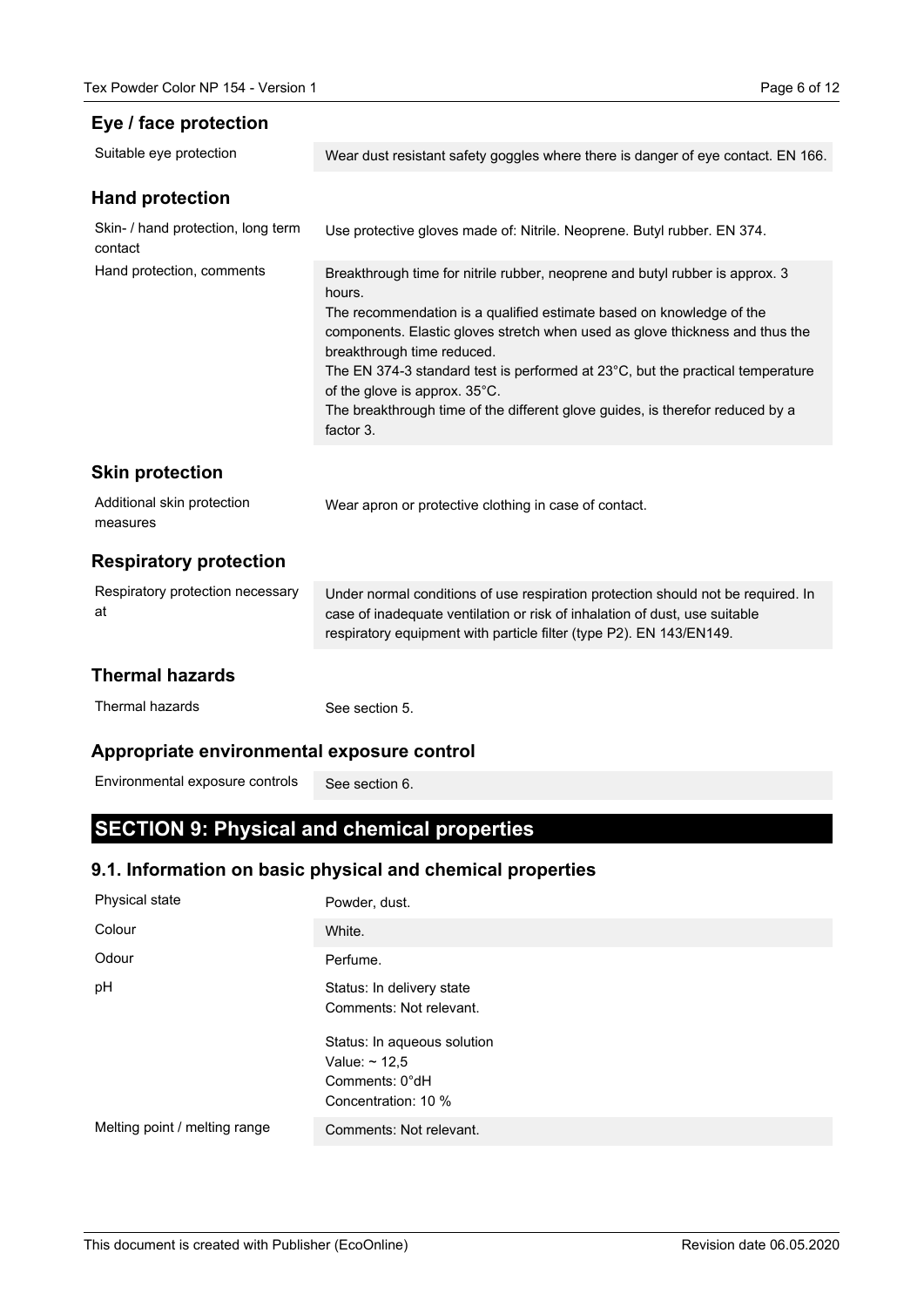| Boiling point / boiling range              | Comments: Not relevant.                   |
|--------------------------------------------|-------------------------------------------|
| Flash point                                | Comments: Not relevant.                   |
| Evaporation rate                           | Comments: Not relevant.                   |
| <b>Explosion limit</b>                     | Comments: Not relevant.                   |
| Vapour pressure                            | Comments: Not relevant.                   |
| Vapour density                             | Comments: Not relevant.                   |
| Relative density                           | Comments: Not relevant.                   |
| <b>Bulk density</b>                        | Value: $\sim$ 1,20 kg/l.                  |
| Solubility                                 | Comments: Completely soluble in water.    |
| Partition coefficient: n-octanol/<br>water | Comments: Not relevant.                   |
| Spontaneous combustability                 | Comments: Not relevant.                   |
| Decomposition temperature                  | Comments: Not relevant.                   |
| Viscosity                                  | Comments: Not relevant.                   |
| <b>Explosive properties</b>                | Not explosive.                            |
| Oxidising properties                       | Does not meet the criteria for oxidising. |

### **9.2. Other information**

#### **Other physical and chemical properties**

**Comments** 

No data recorded.

## **SECTION 10: Stability and reactivity**

#### **10.1. Reactivity**

**Reactivity** 

There are no known reactivity hazards associated with this product.

#### **10.2. Chemical stability**

**Stability** 

Stable under normal temperature conditions and recommended use.

#### **10.3. Possibility of hazardous reactions**

Reacts violently with strong acids. Risk of bumping (splashes). Possibility of hazardous reactions

#### **10.4. Conditions to avoid**

Conditions to avoid

Water, moisture, acids and heating.

#### **10.5. Incompatible materials**

Materials to avoid

Strong acids. Acids, oxidising. Alkali-sensitive metals such as aluminium, tin, lead and zinc and alloys with these metals.

#### **10.6. Hazardous decomposition products**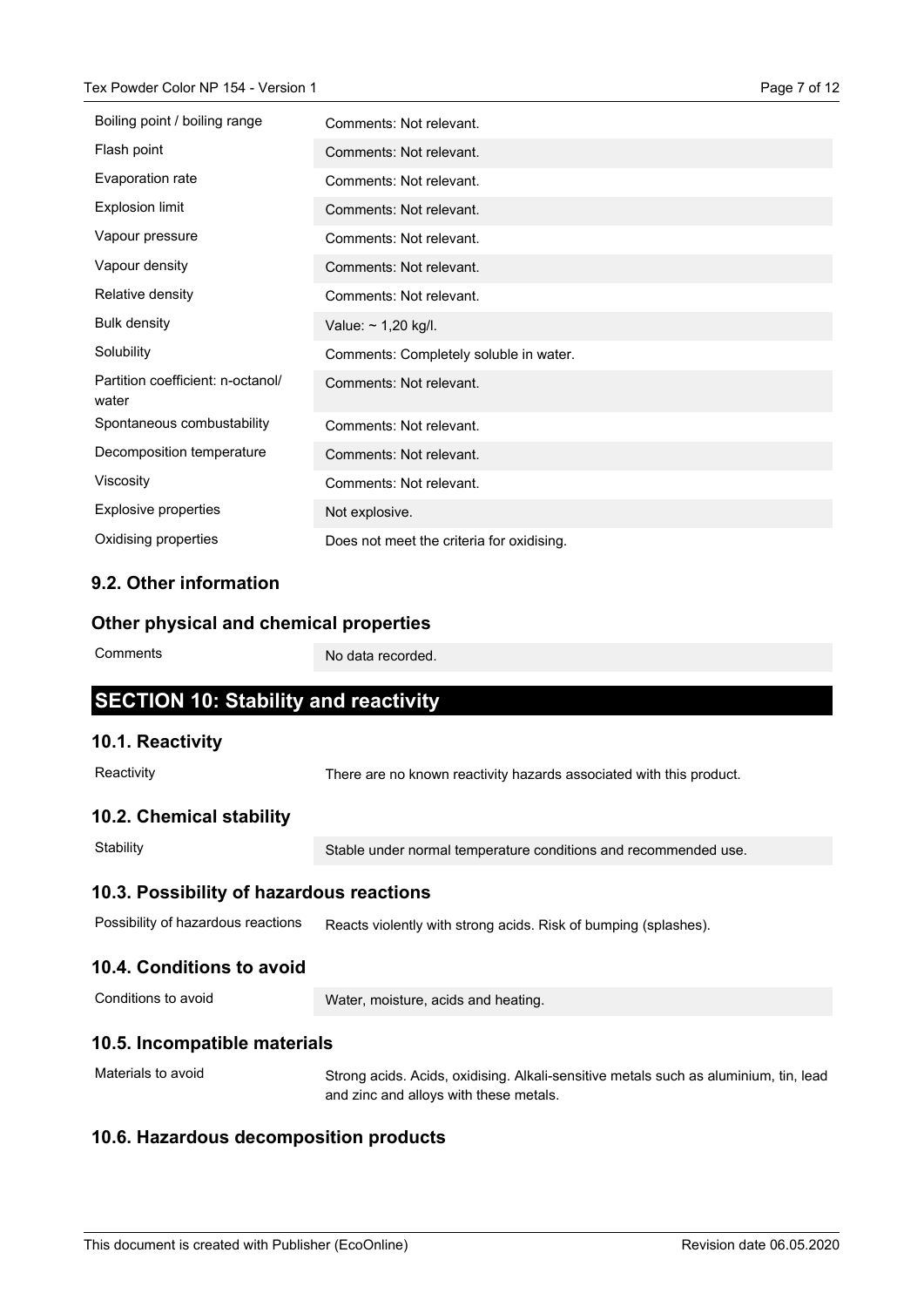In case of fire, toxic gases (CO, CO2, NOx) may be formed.

# **SECTION 11: Toxicological information**

### **11.1. Information on toxicological effects**

| Substance                | Disodium metasilicate, pentahydrate                                                                                                                      |
|--------------------------|----------------------------------------------------------------------------------------------------------------------------------------------------------|
| Acute toxicity           | <b>Effect tested: LD50</b><br><b>Route of exposure: Oral</b><br>Value: 1152 -1349 mg/kg<br><b>Animal test species: Rat</b><br><b>Effect tested: LC50</b> |
|                          | <b>Route of exposure: Inhalation.</b>                                                                                                                    |
|                          | <b>Value:</b> $> 2,06$ g/m3                                                                                                                              |
|                          | <b>Animal test species: Rat</b>                                                                                                                          |
|                          | <b>Effect tested: LD50</b>                                                                                                                               |
|                          | <b>Route of exposure: Dermal</b>                                                                                                                         |
|                          | Value: $> 5000$ mg/kg                                                                                                                                    |
| Other toxicological data | Toxicological tests on the product has not been performed.                                                                                               |

## **Other information regarding health hazards**

| Assessment of acute toxicity,<br>classification                                        | No evidence for acute toxicity.                                                                                                                                                     |
|----------------------------------------------------------------------------------------|-------------------------------------------------------------------------------------------------------------------------------------------------------------------------------------|
| Inhalation                                                                             | Dust irritates the respiratory system, and may cause coughing and difficulties in<br>breathing.                                                                                     |
| Skin contact                                                                           | Strongly corrosive. May cause deep tissue damage.                                                                                                                                   |
| Eye contact                                                                            | Strongly corrosive. Causes severe burns. Immediate first aid is imperative. May<br>cause permanent damage to the eyes, especially if the product is not washed<br>away IMMEDIATELY. |
| Ingestion                                                                              | May cause burns in mucous membranes, throat, oesophagus and stomach.                                                                                                                |
| Sensitisation                                                                          | No evidence for respiratory nor skin sensitization.                                                                                                                                 |
| Assessment of germ cell<br>mutagenicity, classification                                | No evidence for germ cell mutagenicity.                                                                                                                                             |
| Assessment of carcinogenicity,<br>classification                                       | No evidence for carcinogenicity.                                                                                                                                                    |
| Assessment of reproductive<br>toxicity, classification                                 | No evidence for reproductive toxicity.                                                                                                                                              |
| Assessment of specific target<br>organ toxicity - single exposure,<br>classification   | No evidence for STOT-single exposure.                                                                                                                                               |
| Assessment of specific target<br>organ toxicity - repeated exposure,<br>classification | No evidence for STOT-repeated exposure.                                                                                                                                             |
| Assessment of aspiration hazard,<br>classification                                     | No evidence for aspiration hazard.                                                                                                                                                  |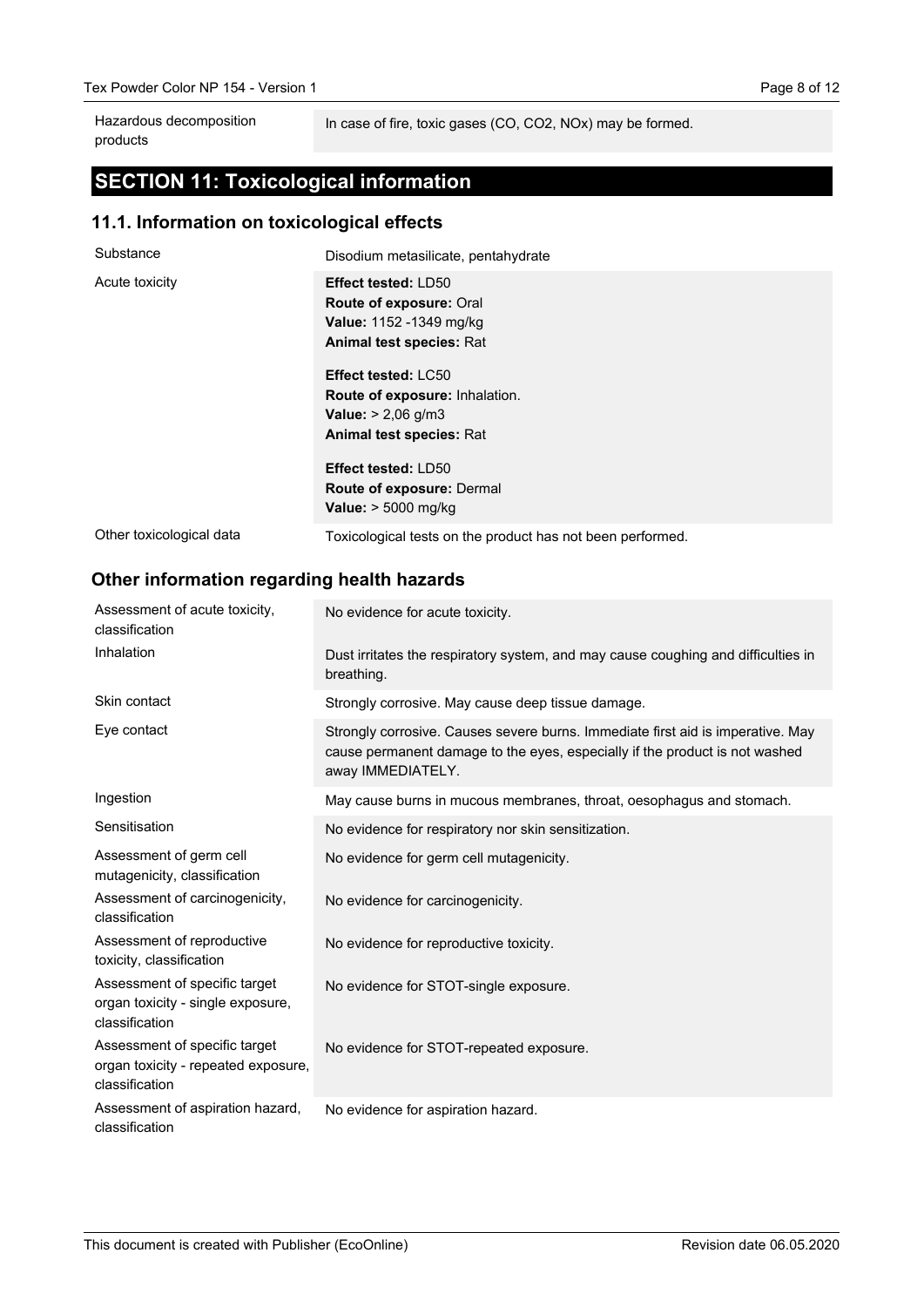#### **Symptoms of exposure**

Symptoms of overexposure

No specific symptoms noted.

## **SECTION 12: Ecological information**

#### **12.1. Toxicity**

| Substance                    | Disodium metasilicate, pentahydrate                                                                                                           |
|------------------------------|-----------------------------------------------------------------------------------------------------------------------------------------------|
| Aquatic toxicity, fish       | <b>Toxicity type: Acute</b><br><b>Value: 210 mg/l</b><br><b>Test duration: 96 hour(s)</b><br><b>Species:</b> Brachydanio rerio                |
| Substance                    | Disodium metasilicate, pentahydrate                                                                                                           |
| Aquatic toxicity, crustacean | <b>Toxicity type: Acute</b><br><b>Value: 1700 mg/l</b><br><b>Test duration:</b> $48$ hour(s)<br><b>Species:</b> Daphnia magna<br>Method: EC50 |
| Ecotoxicity                  | Large amounts of the product may affect the acidity (pH-factor) in water with<br>possible risk of harmful effects to aquatic organisms.       |

#### **12.2. Persistence and degradability**

| Persistence and degradability | The product is easily biodegradable. |
|-------------------------------|--------------------------------------|
| description/evaluation        |                                      |

#### **12.3. Bioaccumulative potential**

| Bioaccumulation, evaluation | The product is not bioaccumulating.                           |
|-----------------------------|---------------------------------------------------------------|
| 12.4. Mobility in soil      |                                                               |
| Mobility                    | The product is water soluble and may spread in water systems. |

#### **12.5. Results of PBT and vPvB assessment**

| Results of PBT and vPvB | Not Classified as PBT/vPvB by current EU criteria. |
|-------------------------|----------------------------------------------------|
| assessment              |                                                    |

#### **12.6. Other adverse effects**

For this product no classification is required for environmental hazards. Additional ecological information

## **SECTION 13: Disposal considerations**

#### **13.1. Waste treatment methods**

| Appropriate methods of disposal<br>for the chemical               | Do not empty into drains; dispose of this material and its container at hazardous<br>or special waste collection point. Dispose of waste and residues in accordance<br>with local authority requirements. - |
|-------------------------------------------------------------------|-------------------------------------------------------------------------------------------------------------------------------------------------------------------------------------------------------------|
| Appropriate methods of disposal<br>for the contaminated packaging | Dispose unused product and the packaging in accordance with local                                                                                                                                           |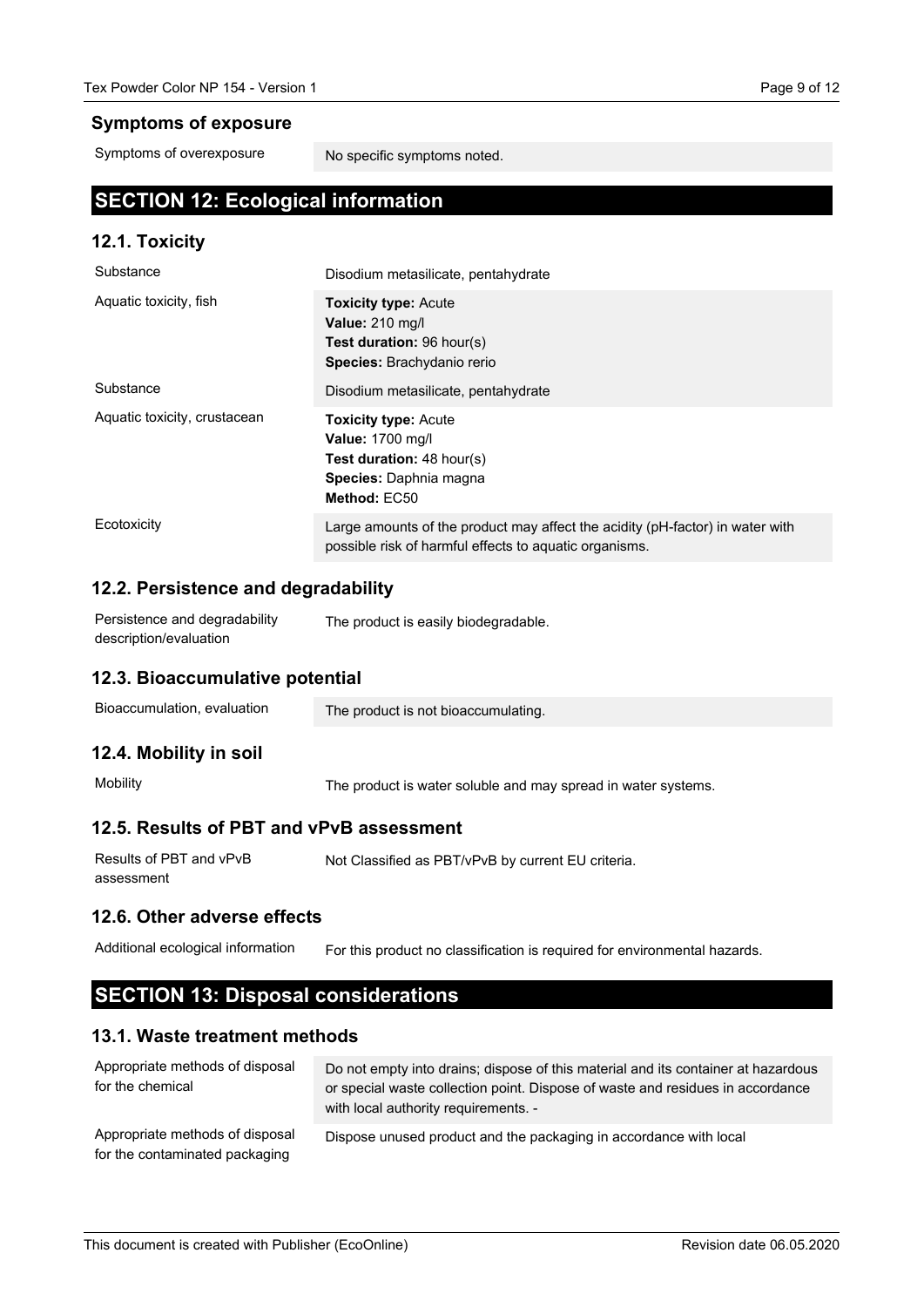|                   | requirements.                                                                                                                                                               |
|-------------------|-----------------------------------------------------------------------------------------------------------------------------------------------------------------------------|
| EWC waste code    | EWC waste code: 0706 wastes from the MFSU of fats, grease, soaps,<br>detergents, disinfectants and cosmetics<br>Classified as hazardous waste: Yes                          |
| EWL packing       | EWC waste code: 0706 wastes from the MFSU of fats, grease, soaps,<br>detergents, disinfectants and cosmetics<br>Classified as hazardous waste: Yes                          |
| Other information | When handling waste, consideration should be made to the safety precautions<br>applying to handling of the product. Waste code applies to product remnants in<br>pure form. |

## **SECTION 14: Transport information**

| Dangerous goods  | Yes  |
|------------------|------|
| 14.1. UN number  |      |
| ADR/RID/ADN      | 3253 |
| <b>IMDG</b>      | 3253 |
| <b>ICAO/IATA</b> | 3253 |

#### **14.2. UN proper shipping name**

| ADR/RID/ADN | DISODIUM TRIOXOSILICATE |
|-------------|-------------------------|
| IMDG        | DISODIUM TRIOXOSILICATE |
| ICAO/IATA   | DISODIUM TRIOXOSILICATE |

#### **14.3. Transport hazard class(es)**

| ADR/RID/ADN | 8 |
|-------------|---|
| <b>IMDG</b> | ŏ |
| ICAO/IATA   | 8 |

### **14.4. Packing group**

| ADR/RID/ADN | Ш              |
|-------------|----------------|
| IMDG        | $\mathbf{III}$ |
| ICAO/IATA   | Ш              |

## **14.5. Environmental hazards**

| <b>IMDG Marine pollutant</b> | Nc |  |  |  |
|------------------------------|----|--|--|--|
|------------------------------|----|--|--|--|

#### **14.6. Special precautions for user**

Special safety precautions for user Ikke relevant.

## **14.7. Transport in bulk according to Annex II of Marpol and the IBC Code**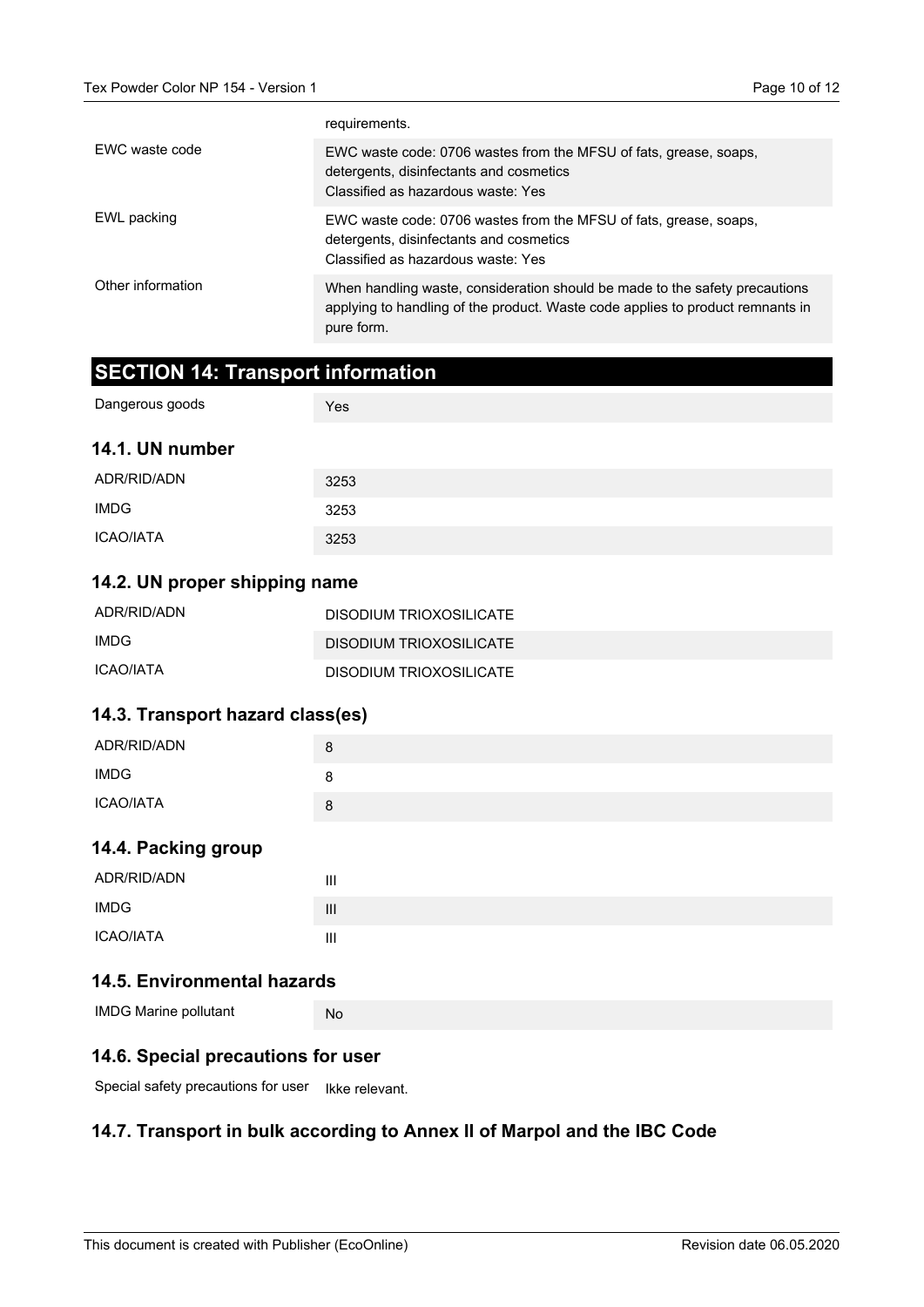#### **ADR/RID Other information**

Hazard No.

## **IMDG Other information**

EmS

F-A, S-B

80

## **SECTION 15: Regulatory information**

## **15.1. Safety, health and environmental regulations / legislation specific for the substance or mixture**

| Other label information     | For professional users only.<br>As a general rule, persons under 18 years of age are not allowed to work with<br>this product. Users must be carefully instructed in the proper work procedure, the<br>dangerous properties of the product and the necessary safety instructions.                                                                                                                                                                                                                                                                                                                                                                                                                                                                                                                                                                                                                                                                                                                                                                                                                                              |
|-----------------------------|--------------------------------------------------------------------------------------------------------------------------------------------------------------------------------------------------------------------------------------------------------------------------------------------------------------------------------------------------------------------------------------------------------------------------------------------------------------------------------------------------------------------------------------------------------------------------------------------------------------------------------------------------------------------------------------------------------------------------------------------------------------------------------------------------------------------------------------------------------------------------------------------------------------------------------------------------------------------------------------------------------------------------------------------------------------------------------------------------------------------------------|
| <b>Biocides</b>             | <b>No</b>                                                                                                                                                                                                                                                                                                                                                                                                                                                                                                                                                                                                                                                                                                                                                                                                                                                                                                                                                                                                                                                                                                                      |
| Legislation and regulations | The Management of Health and Safety at Work Regulations 1999 (SI 1999 No.<br>3242), with amendments.<br>Regulation (EC) No 1907/2006 of the European Parliament and of the Council of<br>18 December 2006 concerning the Registration, Evaluation, Authorisation and<br>Restriction of Chemicals (REACH), establishing a European Chemicals Agency,<br>amending Directive 1999/45/EC and repealing Council Regulation (EEC) No 793/<br>93 and Commission Regulation (EC) No 1488/94 as well as Council Directive 76/<br>769/EEC and Commission Directives 91/155/EEC, 93/67/EEC, 93/105/EC and<br>2000/21/EC, including amendments.<br>The List of Wastes (England) (Amendment) Regulations 2005. (SI 2005 No. 895).<br>REGULATION (EC) No 1272/2008 OF THE EUROPEAN PARLIAMENT AND OF<br>THE COUNCIL of 16 December 2008 on classification, labelling and packaging<br>of substances and mixtures, amending and repealing Directives 67/548/EEC and<br>1999/45/EC, and amending Regulation (EC) No 1907/2006.<br>REGULATION (EC) No 648/2004 OF THE EUROPEAN PARLIAMENT AND OF<br>THE COUNCIL of 31 March 2004 on detergents. |

#### **15.2. Chemical safety assessment**

No Chemical safety assessment performed

# **SECTION 16: Other information**

| List of relevant H-phrases (Section<br>$2$ and $3)$ | H290 May be corrosive to metals.<br>H314 Causes severe skin burns and eye damage.<br>H318 Causes serious eye damage.<br>H319 Causes serious eye irritation.<br>H335 May cause respiratory irritation.                                              |
|-----------------------------------------------------|----------------------------------------------------------------------------------------------------------------------------------------------------------------------------------------------------------------------------------------------------|
| Training advice                                     | No particular training or education is required but the user must be familiar with<br>this SDS. Users must be carefully instructed in the proper work procedure, the<br>dangerous properties of the product and the necessary safety instructions. |
| Information added, deleted or<br>revised            | Change to Sections: 1, 2, 16                                                                                                                                                                                                                       |